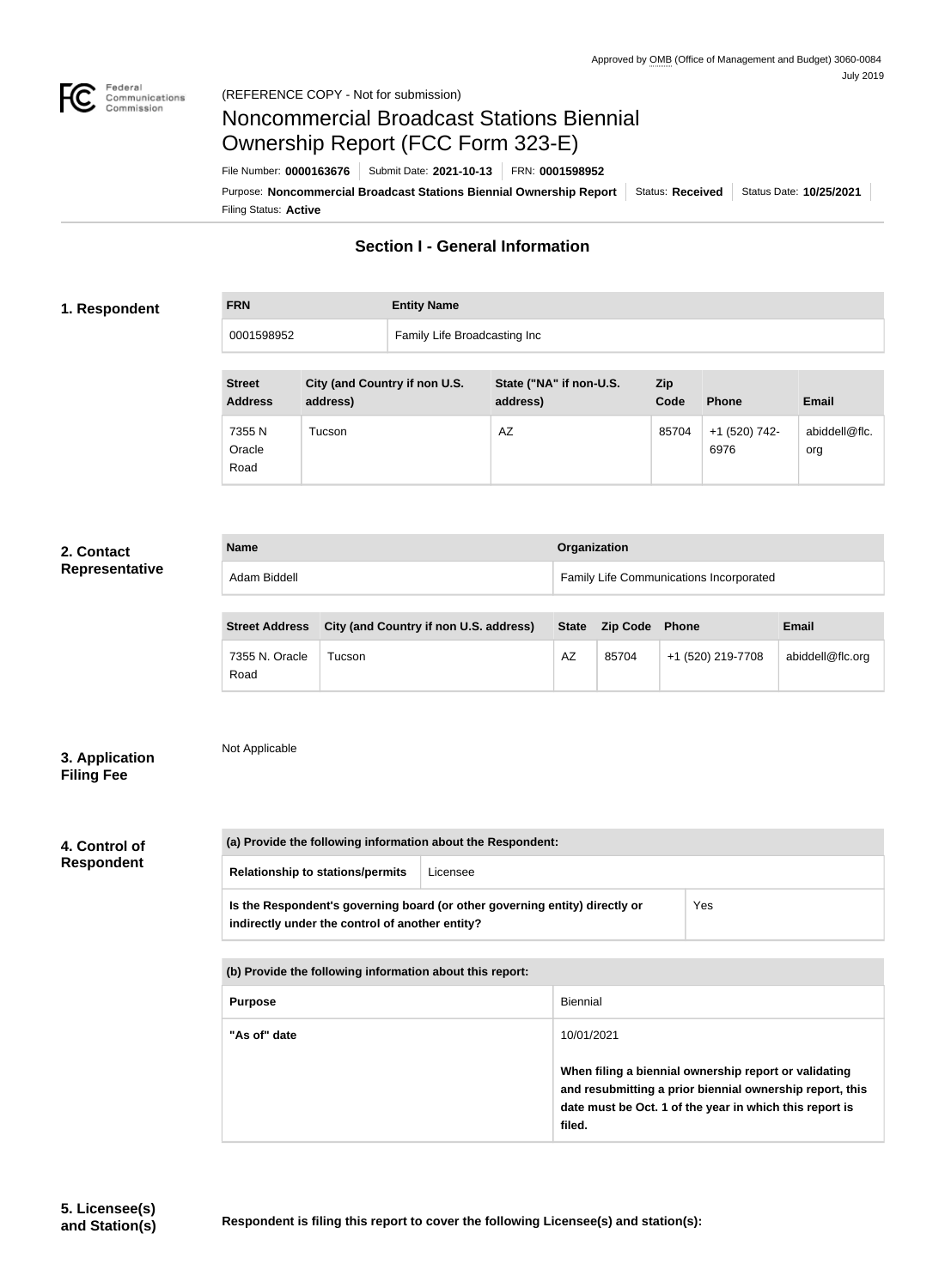| <b>Licensee/Permittee Name</b><br><b>FRN</b> |                  |                    |            |              |                |
|----------------------------------------------|------------------|--------------------|------------|--------------|----------------|
| Family Life Broadcasting Inc                 |                  |                    | 0001598952 |              |                |
|                                              |                  |                    |            |              |                |
| Fac. ID No.                                  | <b>Call Sign</b> | <b>City</b>        |            | <b>State</b> | <b>Service</b> |
| 10670                                        | <b>WJBP</b>      | <b>RED BANK</b>    |            | <b>TN</b>    | <b>FM</b>      |
| 20403                                        | KFLT-FM          | <b>TUCSON</b>      |            | AZ           | <b>FM</b>      |
| 20638                                        | <b>KFLR-FM</b>   | <b>PHOENIX</b>     |            | AZ           | <b>FM</b>      |
| 20655                                        | <b>K294AN</b>    | <b>PAYSON</b>      |            | AZ           | <b>FX</b>      |
| 32358                                        | <b>WJTG</b>      | FORT VALLEY        |            | GA           | <b>FM</b>      |
| 32365                                        | <b>WJTY</b>      | <b>LANCASTER</b>   |            | WI           | <b>FM</b>      |
| 32367                                        | <b>KJTA</b>      | <b>FLAGSTAFF</b>   |            | AZ           | <b>FM</b>      |
| 32368                                        | <b>KJTY</b>      | <b>TOPEKA</b>      |            | KS           | <b>FM</b>      |
| 32370                                        | <b>WJTF</b>      | PANAMA CITY        |            | FL.          | <b>FM</b>      |
| 38281                                        | <b>KLFF</b>      | SAN LUIS OBISPO    |            | CA           | <b>FM</b>      |
| 39890                                        | <b>KAMY</b>      | <b>LUBBOCK</b>     |            | <b>TX</b>    | <b>FM</b>      |
| 79035                                        | KGDP-FM          | <b>SANTA MARIA</b> |            | CA           | <b>FM</b>      |
| 92993                                        | KFLB-FM          | <b>STANTON</b>     |            | <b>TX</b>    | <b>FM</b>      |
| 155684                                       | <b>K298BN</b>    | <b>BIG SPRING</b>  |            | <b>TX</b>    | <b>FX</b>      |

# **Section II – Biennial Ownership Information**

# **1. 47 C.F.R. Section 73.3613 Documents**

Licensee Respondents that hold authorizations for one or more full power television, AM, and/or FM stations should list all contracts and other instruments set forth in 47 C.F.R. Section 73.3613(a) through (c) for the facility or facilities listed on this report. If the agreement is a network affiliation agreement, check the appropriate box. Otherwise, select "Other." Non-Licensee Respondents should select "Not Applicable" in response to this question.

| <b>Document Information</b>                     |                                                                    |  |
|-------------------------------------------------|--------------------------------------------------------------------|--|
| Description of contract or instrument           | <b>Bylaws</b>                                                      |  |
| Parties to contract or instrument               | Family Life Broadcasting, Inc.                                     |  |
| Date of execution                               | 07/1985                                                            |  |
| Date of expiration                              | No expiration date                                                 |  |
| <b>Agreement type</b><br>(check all that apply) | Other<br>Agreement Type: By-Laws of Family Life Broadcasting, Inc. |  |

| <b>Document Information</b>           |                                |
|---------------------------------------|--------------------------------|
| Description of contract or instrument | Articles of Incorporation      |
| Parties to contract or instrument     | Family Life Broadcasting, Inc. |
| Date of execution                     | 10/1983                        |
| Date of expiration                    | No expiration date             |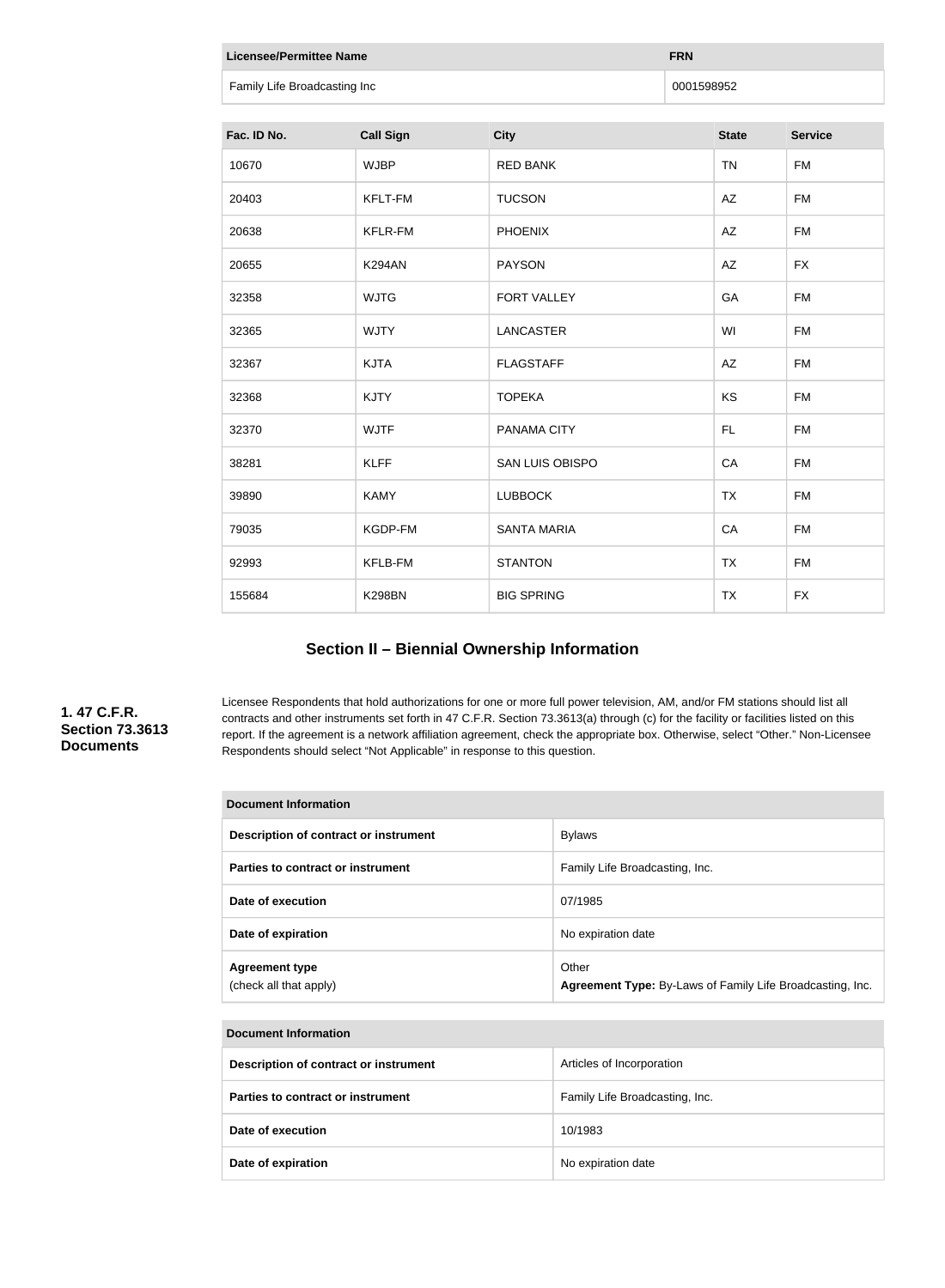Other **Agreement Type:** Articles of Incorporation of Family Life Broadcasting, Inc.

#### **2. Ownership Interests**

**(a)** Ownership Interests. This Question requires Respondents to enter detailed information about ownership interests by generating a series of subforms. Answer each question on each subform. The first subform listing should be for the Respondent itself. If the Respondent is not a natural person, also list each of the officers, members of the governing board (or other governing entity), stockholders, and any other persons or entities with a direct attributable interest in the Respondent pursuant to the standards set forth in 47 C.F.R. Section 73.3555. (A "direct" interest is one that is not held through any intervening companies or entities.) List each interest holder with a direct attributable interest in the Respondent separately.

Leave the percentage of total assets (Equity Debt Plus) field blank for an interest holder unless that interest holder has an attributable interest in the Respondent solely on the basis of the Commission's Equity Debt Plus attribution standard, 47 C.F.R. Section 73.3555, Note 2(i).

In the case of vertical or indirect ownership structures, list only those interests in the Respondent that also represent an attributable interest in the Licensee(s) for which the report is being submitted.

Entities that are part of an organizational structure that includes holding companies or other forms of indirect ownership must file separate ownership reports. In such a structure do not report, or file a separate report for, any interest holder that does not have an attributable interest in the Licensee(s) for which the report is being submitted.

Please see the Instructions for further detail concerning interests that must be reported in response to this question.

The Respondent must provide an FCC Registration Number for each interest holder reported in response to this question. Please see the Instructions for detailed information and guidance concerning this requirement.

| ווטוומונוטווווטוווונגוסוד                                                                                                        |                                                         |                      |  |
|----------------------------------------------------------------------------------------------------------------------------------|---------------------------------------------------------|----------------------|--|
| <b>FRN</b>                                                                                                                       | 0001598952                                              |                      |  |
| <b>Entity Name</b>                                                                                                               | Family Life Broadcasting Inc                            |                      |  |
| <b>Address</b><br>PO Box                                                                                                         |                                                         |                      |  |
|                                                                                                                                  | Street 1                                                | 7355 N Oracle Road   |  |
|                                                                                                                                  | <b>Street 2</b>                                         |                      |  |
|                                                                                                                                  | <b>City</b>                                             | Tucson               |  |
|                                                                                                                                  | State ("NA" if non-U.S.<br>address)                     | AZ                   |  |
|                                                                                                                                  | <b>Zip/Postal Code</b>                                  | 85704                |  |
|                                                                                                                                  | Country (if non-U.S.<br>address)                        | <b>United States</b> |  |
| <b>Listing Type</b>                                                                                                              | Respondent                                              |                      |  |
| <b>Positional Interests</b><br>(check all that apply)                                                                            | Respondent                                              |                      |  |
| <b>Tribal Nation or Tribal</b><br><b>Entity</b>                                                                                  | Interest holder is not a Tribal nation or Tribal entity |                      |  |
| <b>Interest Percentages</b>                                                                                                      | Voting                                                  | 0.0%                 |  |
| (enter percentage values<br>from 0.0 to 100.0)                                                                                   | <b>Equity</b>                                           | 0.0%                 |  |
|                                                                                                                                  | <b>Total assets (Equity Debt</b><br>Plus)               | 0.0%                 |  |
| Does interest holder have an attributable interest in one or more broadcast stations<br>No<br>that do not appear on this report? |                                                         |                      |  |

#### **Ownership Information**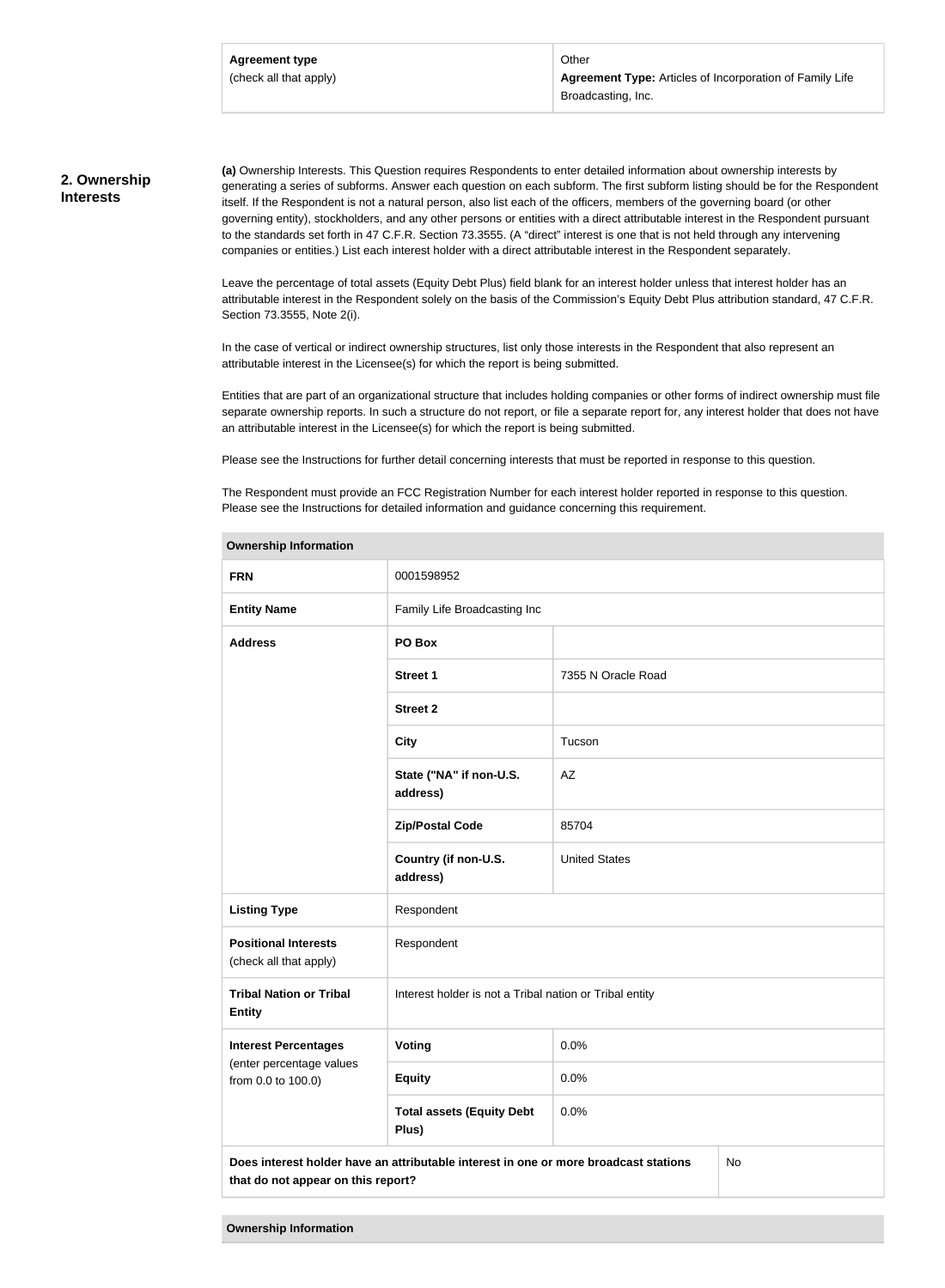| <b>FRN</b>                                                                                                                        | 0020651733                                              |                      |  |
|-----------------------------------------------------------------------------------------------------------------------------------|---------------------------------------------------------|----------------------|--|
| <b>Entity Name</b>                                                                                                                | Family Life Communications Incorporated                 |                      |  |
| <b>Address</b>                                                                                                                    | PO Box                                                  |                      |  |
|                                                                                                                                   | <b>Street 1</b>                                         | 7355 N. Oracle Road  |  |
|                                                                                                                                   | <b>Street 2</b>                                         |                      |  |
|                                                                                                                                   | <b>City</b>                                             | Tucson               |  |
|                                                                                                                                   | State ("NA" if non-U.S.<br>address)                     | AZ                   |  |
|                                                                                                                                   | <b>Zip/Postal Code</b>                                  | 85704                |  |
|                                                                                                                                   | Country (if non-U.S.<br>address)                        | <b>United States</b> |  |
| <b>Listing Type</b>                                                                                                               | Other Interest Holder                                   |                      |  |
| <b>Positional Interests</b><br>(check all that apply)                                                                             | <b>Parent Entity</b>                                    |                      |  |
| <b>Tribal Nation or Tribal</b><br><b>Entity</b>                                                                                   | Interest holder is not a Tribal nation or Tribal entity |                      |  |
| <b>Interest Percentages</b>                                                                                                       | <b>Voting</b>                                           | 0.0%                 |  |
| (enter percentage values<br>from 0.0 to 100.0)                                                                                    | <b>Equity</b>                                           | 100.0%               |  |
|                                                                                                                                   | <b>Total assets (Equity Debt</b><br>Plus)               | 100.0%               |  |
| Does interest holder have an attributable interest in one or more broadcast stations<br>Yes<br>that do not appear on this report? |                                                         |                      |  |

| <b>UWIIGI SHIP IHIUHIIIAUUH</b>                       |                                                                |                      |
|-------------------------------------------------------|----------------------------------------------------------------|----------------------|
| <b>FRN</b>                                            | 9990119690                                                     |                      |
| <b>Name</b>                                           | Randy Carlson                                                  |                      |
| <b>Address</b>                                        | PO Box                                                         | 68125                |
|                                                       | <b>Street 1</b>                                                |                      |
|                                                       | <b>Street 2</b>                                                |                      |
|                                                       | <b>City</b>                                                    | Oro Valley           |
|                                                       | State ("NA" if non-U.S.<br>address)                            | AZ                   |
|                                                       | <b>Zip/Postal Code</b>                                         | 85737                |
|                                                       | Country (if non-U.S.<br>address)                               | <b>United States</b> |
| <b>Listing Type</b>                                   | Other Interest Holder                                          |                      |
| <b>Positional Interests</b><br>(check all that apply) | Officer, Member of Governing Board (or other governing entity) |                      |
| <b>Principal Profession or</b><br><b>Occupation</b>   | <b>Chief Executive Officer</b>                                 |                      |

# **Ownership Information**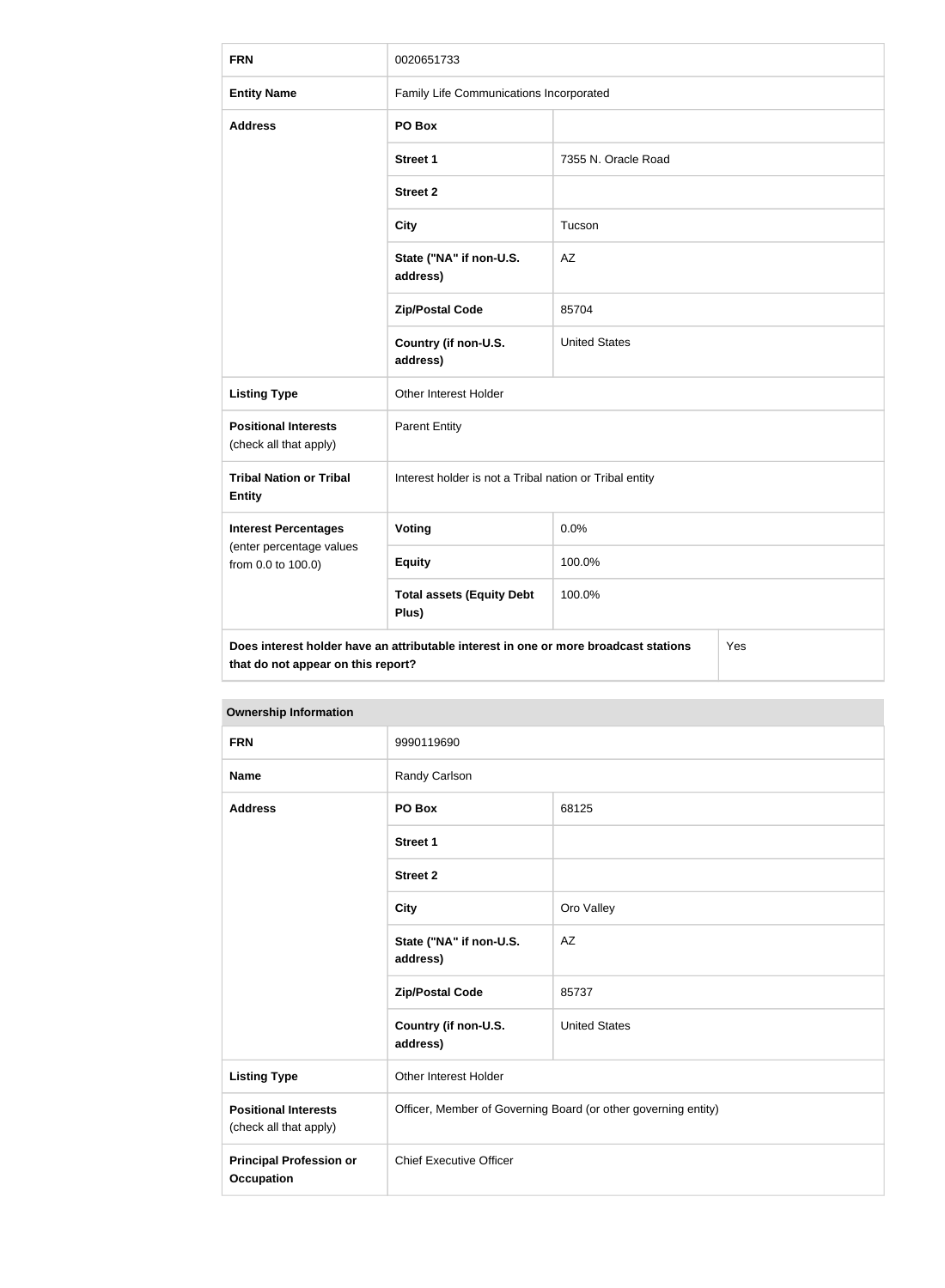| By Whom Appointed or<br><b>Elected</b>                                                      | Board of Directors                        |                        |  |
|---------------------------------------------------------------------------------------------|-------------------------------------------|------------------------|--|
| Citizenship, Gender,                                                                        | <b>Citizenship</b>                        | US.                    |  |
| <b>Ethnicity, and Race</b><br><b>Information (Natural</b>                                   | Gender                                    | Male                   |  |
| Persons Only)                                                                               | <b>Ethnicity</b>                          | Not Hispanic or Latino |  |
|                                                                                             | Race                                      | White                  |  |
| <b>Interest Percentages</b>                                                                 | Voting                                    | 14.2%                  |  |
| (enter percentage values<br>from 0.0 to 100.0)                                              | <b>Equity</b>                             | $0.0\%$                |  |
|                                                                                             | <b>Total assets (Equity Debt</b><br>Plus) | 0.0%                   |  |
| Does interest holder have an attributable interest in one or more broadcast stations<br>Yes |                                           |                        |  |

| <b>Ownership Information</b>                              |                                                                |                        |  |
|-----------------------------------------------------------|----------------------------------------------------------------|------------------------|--|
| <b>FRN</b>                                                | 9990119691                                                     |                        |  |
| <b>Name</b>                                               | Evan Carlson                                                   |                        |  |
| <b>Address</b>                                            | PO Box                                                         |                        |  |
|                                                           | <b>Street 1</b>                                                | 1635 W Hyperion Street |  |
|                                                           | <b>Street 2</b>                                                |                        |  |
|                                                           | <b>City</b>                                                    | Tucson                 |  |
|                                                           | State ("NA" if non-U.S.<br>address)                            | AZ                     |  |
|                                                           | <b>Zip/Postal Code</b>                                         | 85704                  |  |
|                                                           | Country (if non-U.S.<br>address)                               | <b>United States</b>   |  |
| <b>Listing Type</b>                                       | Other Interest Holder                                          |                        |  |
| <b>Positional Interests</b><br>(check all that apply)     | Officer, Member of Governing Board (or other governing entity) |                        |  |
| <b>Principal Profession or</b><br><b>Occupation</b>       | President                                                      |                        |  |
| <b>By Whom Appointed or</b><br><b>Elected</b>             | <b>Board of Directors</b>                                      |                        |  |
| Citizenship, Gender,                                      | <b>Citizenship</b>                                             | <b>US</b>              |  |
| <b>Ethnicity, and Race</b><br><b>Information (Natural</b> | Gender                                                         | Male                   |  |
| <b>Persons Only)</b>                                      | <b>Ethnicity</b>                                               | Not Hispanic or Latino |  |
|                                                           | Race                                                           | White                  |  |
| <b>Interest Percentages</b><br>(enter percentage values   | Voting                                                         | 14.2%                  |  |
| from 0.0 to 100.0)                                        | <b>Equity</b>                                                  | 0.0%                   |  |
|                                                           | <b>Total assets (Equity Debt</b><br>Plus)                      | 0.0%                   |  |

**that do not appear on this report?**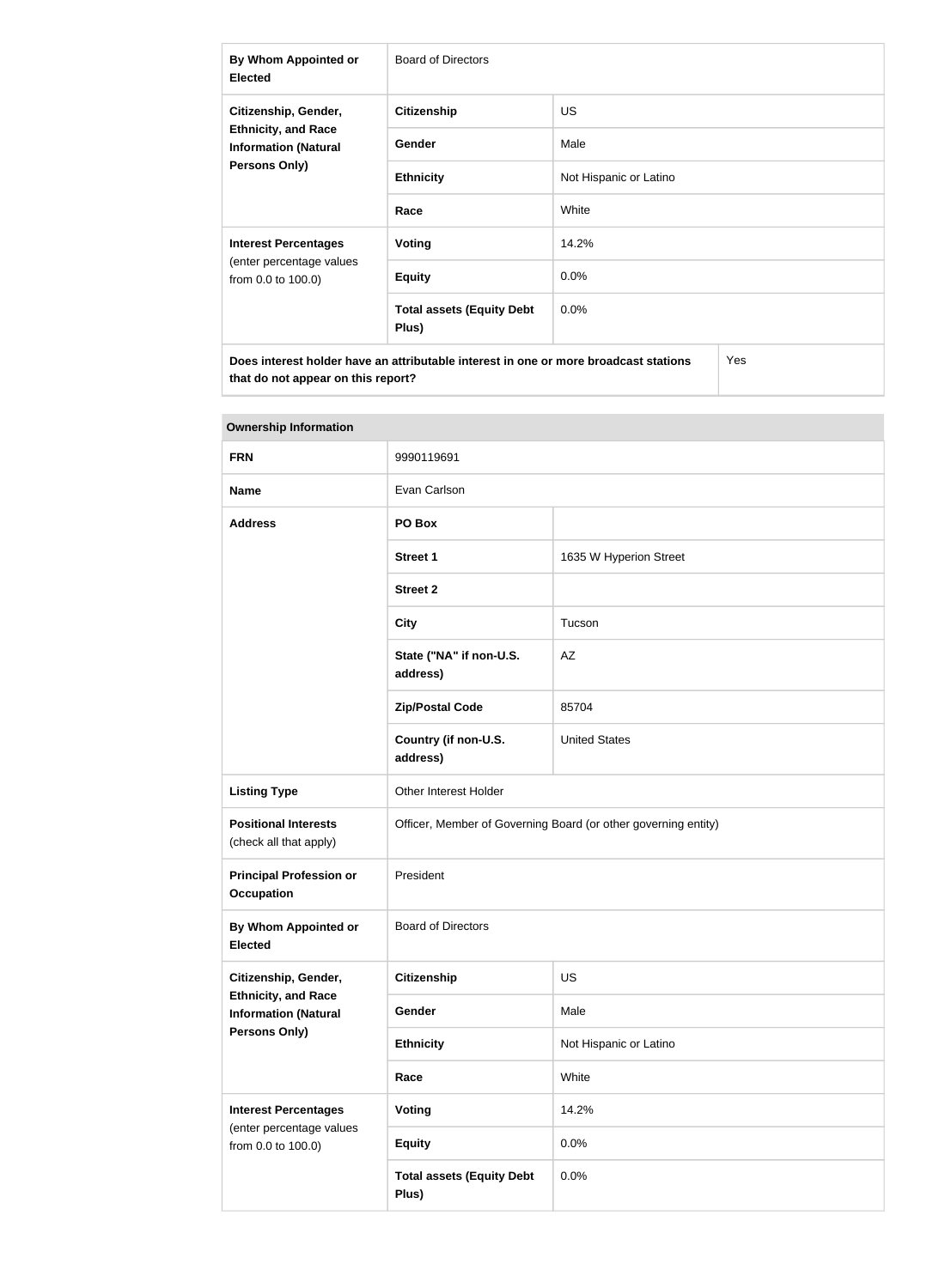**Does interest holder have an attributable interest in one or more broadcast stations that do not appear on this report?**

Yes

**Ownership Information FRN** 9990119692 **Name** Mack A. Piotrowski **Address PO Box Street 1** 2648 E Big View Drive **Street 2 City City Oro Valley State ("NA" if non-U.S. address)** AZ **Zip/Postal Code** 85755 **Country (if non-U.S. address)** United States **Listing Type Cina Communist Communist Property** Other Interest Holder **Positional Interests** (check all that apply) **Officer Principal Profession or Occupation** Chief Finance and Operations Officer **By Whom Appointed or Elected** Board of Directors **Citizenship, Gender, Ethnicity, and Race Information (Natural Persons Only) Citizenship** US Gender Male **Ethnicity** Not Hispanic or Latino **Race** White **Interest Percentages** (enter percentage values from 0.0 to 100.0) **Voting** 0.0% **Equity** 0.0% **Total assets (Equity Debt Plus)** 0.0% **Does interest holder have an attributable interest in one or more broadcast stations that do not appear on this report?** Yes

#### **Ownership Information**

| <b>FRN</b>     | 9990136812         |                      |
|----------------|--------------------|----------------------|
| Name           | Sally Marie Barton |                      |
| <b>Address</b> | PO Box             |                      |
|                | <b>Street 1</b>    | 1641 W. Sylvan Drive |
|                | <b>Street 2</b>    |                      |
|                | <b>City</b>        | Prescott             |
|                |                    |                      |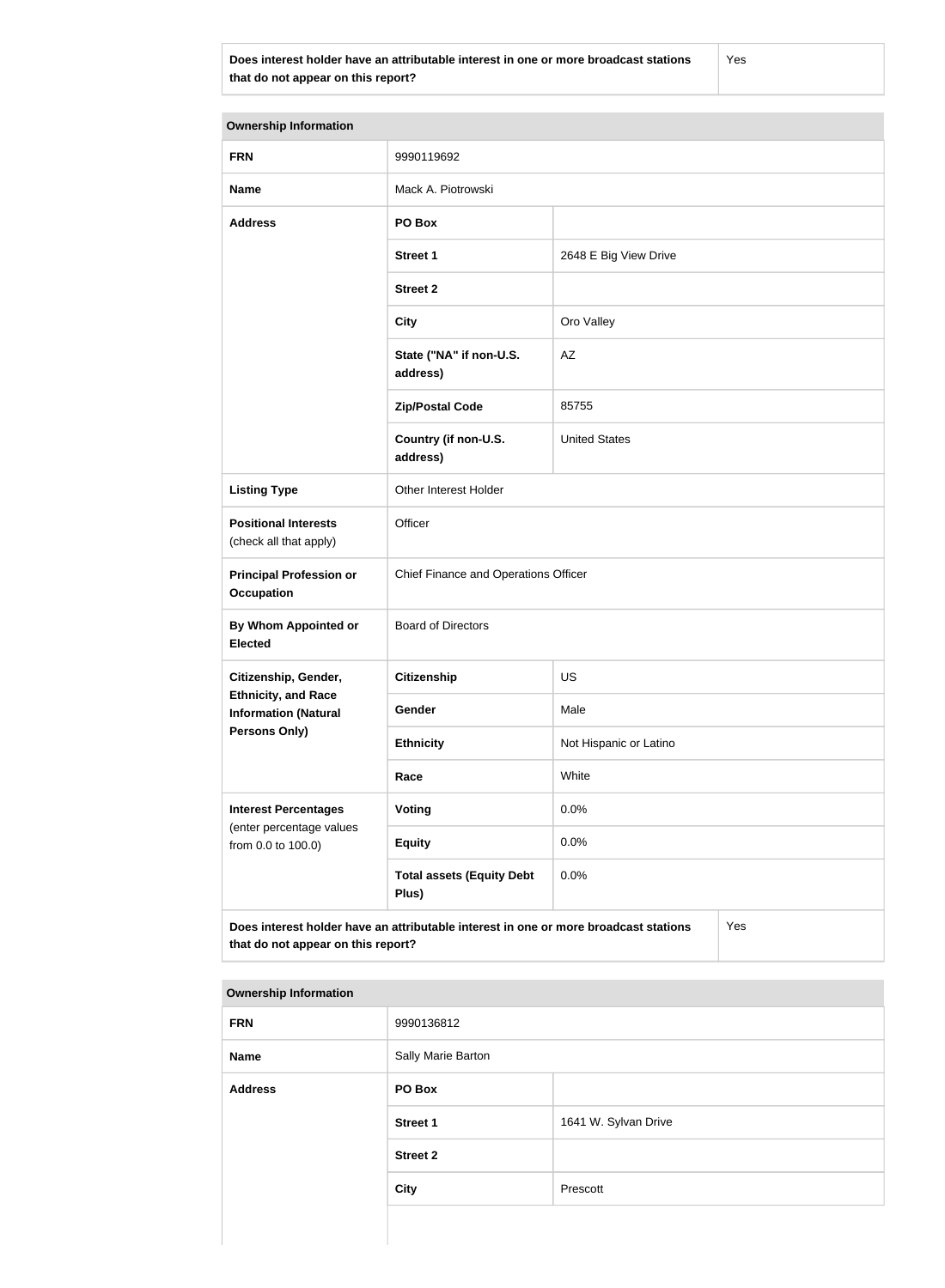|                                                           | State ("NA" if non-U.S.<br>address)                                                  | AZ                     |  |
|-----------------------------------------------------------|--------------------------------------------------------------------------------------|------------------------|--|
|                                                           | <b>Zip/Postal Code</b>                                                               | 86305                  |  |
|                                                           | Country (if non-U.S.<br>address)                                                     | <b>United States</b>   |  |
| <b>Listing Type</b>                                       | Other Interest Holder                                                                |                        |  |
| <b>Positional Interests</b><br>(check all that apply)     | Officer                                                                              |                        |  |
| <b>Principal Profession or</b><br><b>Occupation</b>       | Chief Broadcast Engagement Officer                                                   |                        |  |
| By Whom Appointed or<br><b>Elected</b>                    | <b>Board of Directors</b>                                                            |                        |  |
| Citizenship, Gender,                                      | <b>Citizenship</b>                                                                   | <b>US</b>              |  |
| <b>Ethnicity, and Race</b><br><b>Information (Natural</b> | <b>Gender</b>                                                                        | Female                 |  |
| Persons Only)                                             | <b>Ethnicity</b>                                                                     | Not Hispanic or Latino |  |
|                                                           | Race                                                                                 | White                  |  |
| <b>Interest Percentages</b>                               | Voting                                                                               | 0.0%                   |  |
| (enter percentage values<br>from 0.0 to 100.0)            | <b>Equity</b>                                                                        | 0.0%                   |  |
|                                                           | <b>Total assets (Equity Debt</b><br>Plus)                                            | 0.0%                   |  |
| that do not appear on this report?                        | Does interest holder have an attributable interest in one or more broadcast stations | Yes                    |  |

| <b>Ownership Information</b>                          |                                     |                         |  |
|-------------------------------------------------------|-------------------------------------|-------------------------|--|
| <b>FRN</b>                                            | 9990136813                          |                         |  |
| <b>Name</b>                                           | Adam N. Biddell                     |                         |  |
| <b>Address</b>                                        | PO Box                              |                         |  |
|                                                       | Street 1                            | 22164 E. Statehood Lane |  |
|                                                       | <b>Street 2</b>                     |                         |  |
|                                                       | <b>City</b>                         | <b>Red Rock</b>         |  |
|                                                       | State ("NA" if non-U.S.<br>address) | AZ                      |  |
|                                                       | <b>Zip/Postal Code</b>              | 85145                   |  |
|                                                       | Country (if non-U.S.<br>address)    | <b>United States</b>    |  |
| <b>Listing Type</b>                                   | <b>Other Interest Holder</b>        |                         |  |
| <b>Positional Interests</b><br>(check all that apply) | Officer                             |                         |  |
| <b>Principal Profession or</b><br><b>Occupation</b>   | Chief Broadcast Systems Officer     |                         |  |
| <b>By Whom Appointed or</b><br><b>Elected</b>         | <b>Board of Directors</b>           |                         |  |

Г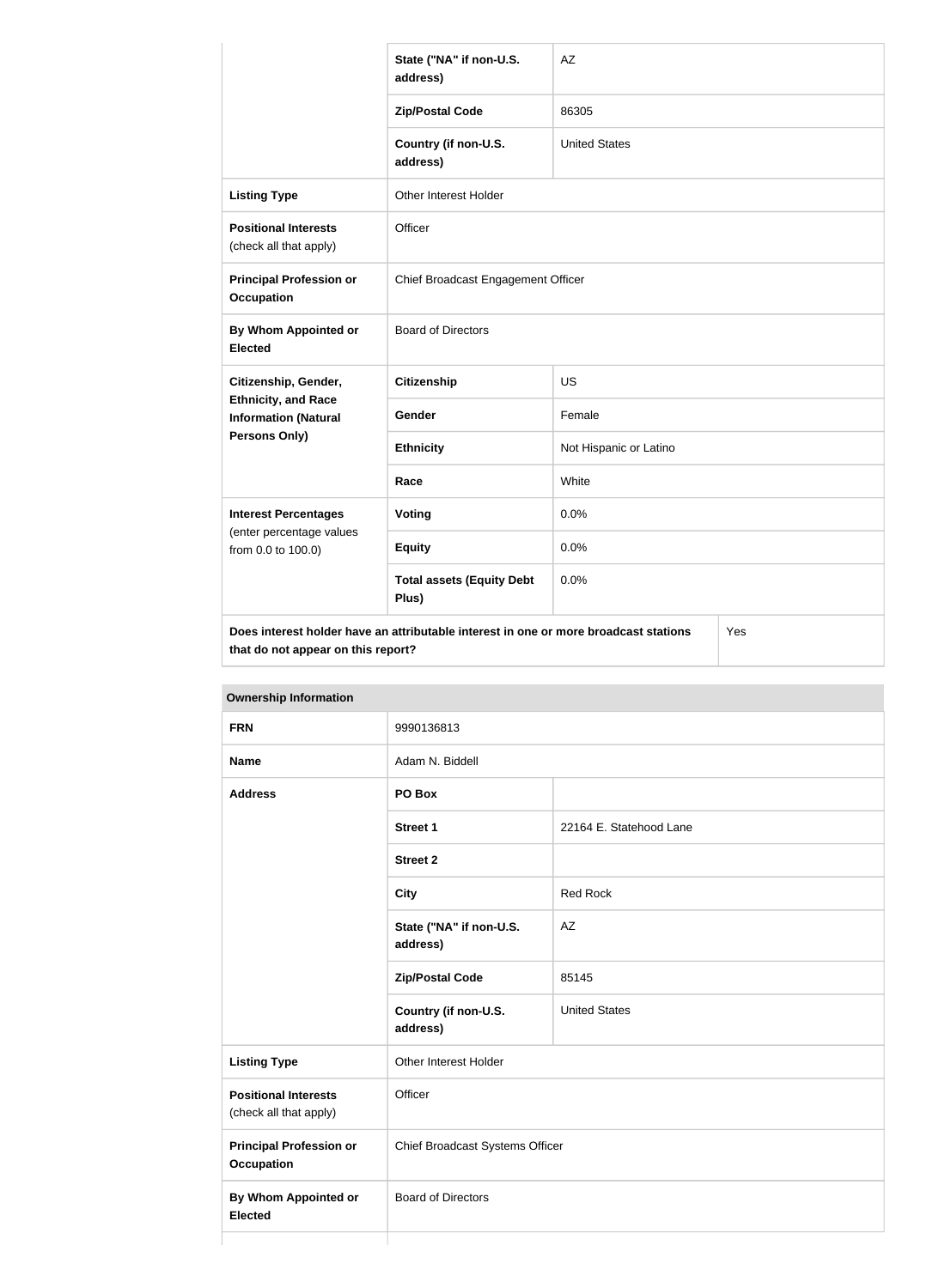| Citizenship, Gender,<br><b>Ethnicity, and Race</b><br><b>Information (Natural</b><br><b>Persons Only)</b> | <b>Citizenship</b>                        | <b>US</b>              |            |  |
|-----------------------------------------------------------------------------------------------------------|-------------------------------------------|------------------------|------------|--|
|                                                                                                           | Gender                                    | Male                   |            |  |
|                                                                                                           | <b>Ethnicity</b>                          | Not Hispanic or Latino |            |  |
|                                                                                                           | Race                                      | White                  |            |  |
| <b>Interest Percentages</b><br>(enter percentage values<br>from 0.0 to 100.0)                             | <b>Voting</b>                             | $0.0\%$                |            |  |
|                                                                                                           | <b>Equity</b>                             | 0.0%                   |            |  |
|                                                                                                           | <b>Total assets (Equity Debt</b><br>Plus) | $0.0\%$                |            |  |
| Does interest holder have an attributable interest in one or more broadcast stations                      |                                           |                        | <b>Yes</b> |  |

# **Ownership Information**

**that do not appear on this report?**

| <b>FRN</b>                                                | 9990121491                                                                           |                        |     |
|-----------------------------------------------------------|--------------------------------------------------------------------------------------|------------------------|-----|
| <b>Name</b>                                               | Larry J. Carlson                                                                     |                        |     |
| <b>Address</b>                                            | PO Box                                                                               | 97                     |     |
|                                                           | <b>Street 1</b>                                                                      |                        |     |
|                                                           | <b>Street 2</b>                                                                      |                        |     |
|                                                           | <b>City</b>                                                                          | <b>Rives Junction</b>  |     |
|                                                           | State ("NA" if non-U.S.<br>address)                                                  | MI                     |     |
|                                                           | <b>Zip/Postal Code</b>                                                               | 49277                  |     |
|                                                           | Country (if non-U.S.<br>address)                                                     | <b>United States</b>   |     |
| <b>Listing Type</b>                                       | Other Interest Holder                                                                |                        |     |
| <b>Positional Interests</b><br>(check all that apply)     | Member of Governing Board (or other governing entity)                                |                        |     |
| <b>Principal Profession or</b><br><b>Occupation</b>       | Retired                                                                              |                        |     |
| By Whom Appointed or<br><b>Elected</b>                    | <b>Board of Directors</b>                                                            |                        |     |
| Citizenship, Gender,                                      | Citizenship                                                                          | US                     |     |
| <b>Ethnicity, and Race</b><br><b>Information (Natural</b> | <b>Gender</b>                                                                        | Male                   |     |
| <b>Persons Only)</b>                                      | <b>Ethnicity</b>                                                                     | Not Hispanic or Latino |     |
|                                                           | Race                                                                                 | White                  |     |
| <b>Interest Percentages</b>                               | <b>Voting</b>                                                                        | 14.2%                  |     |
| (enter percentage values<br>from 0.0 to 100.0)            | <b>Equity</b>                                                                        | 0.0%                   |     |
|                                                           | <b>Total assets (Equity Debt</b><br>Plus)                                            | 0.0%                   |     |
| that do not appear on this report?                        | Does interest holder have an attributable interest in one or more broadcast stations |                        | Yes |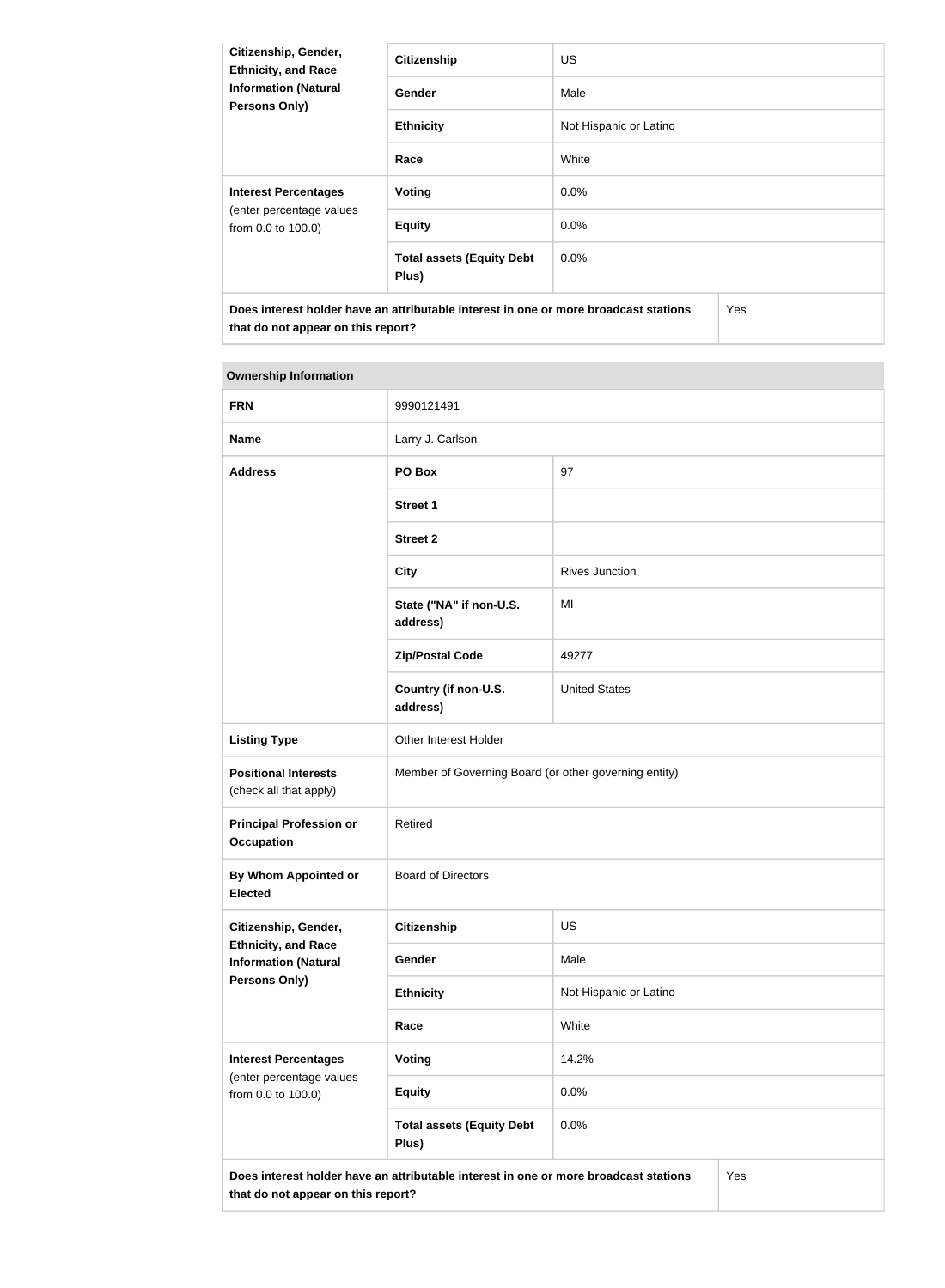| <b>Ownership Information</b>                                                                                                      |                                                       |                        |  |
|-----------------------------------------------------------------------------------------------------------------------------------|-------------------------------------------------------|------------------------|--|
| <b>FRN</b>                                                                                                                        | 9990121490                                            |                        |  |
| <b>Name</b>                                                                                                                       | Sidney L. Felker                                      |                        |  |
| <b>Address</b>                                                                                                                    | PO Box                                                |                        |  |
|                                                                                                                                   | <b>Street 1</b>                                       | 50 W Linda Vista       |  |
|                                                                                                                                   | <b>Street 2</b>                                       |                        |  |
|                                                                                                                                   | <b>City</b>                                           | Tucson                 |  |
|                                                                                                                                   | State ("NA" if non-U.S.<br>address)                   | AZ                     |  |
|                                                                                                                                   | <b>Zip/Postal Code</b>                                | 85704                  |  |
|                                                                                                                                   | Country (if non-U.S.<br>address)                      | <b>United States</b>   |  |
| <b>Listing Type</b>                                                                                                               | Other Interest Holder                                 |                        |  |
| <b>Positional Interests</b><br>(check all that apply)                                                                             | Member of Governing Board (or other governing entity) |                        |  |
| <b>Principal Profession or</b><br><b>Occupation</b>                                                                               | Attorney                                              |                        |  |
| By Whom Appointed or<br><b>Elected</b>                                                                                            | <b>Board of Directors</b>                             |                        |  |
| Citizenship, Gender,                                                                                                              | <b>Citizenship</b>                                    | <b>US</b>              |  |
| <b>Ethnicity, and Race</b><br><b>Information (Natural</b>                                                                         | Gender                                                | Male                   |  |
| <b>Persons Only)</b>                                                                                                              | <b>Ethnicity</b>                                      | Not Hispanic or Latino |  |
|                                                                                                                                   | Race                                                  | White                  |  |
| <b>Interest Percentages</b><br>(enter percentage values                                                                           | <b>Voting</b>                                         | 14.2%                  |  |
| from 0.0 to 100.0)                                                                                                                | <b>Equity</b>                                         | 0.0%                   |  |
|                                                                                                                                   | <b>Total assets (Equity Debt</b><br>Plus)             | 0.0%                   |  |
| Does interest holder have an attributable interest in one or more broadcast stations<br>Yes<br>that do not appear on this report? |                                                       |                        |  |

| <b>FRN</b>     | 9990121489                          |                       |  |  |
|----------------|-------------------------------------|-----------------------|--|--|
| <b>Name</b>    | Michael D. Miller                   |                       |  |  |
| <b>Address</b> | PO Box                              |                       |  |  |
|                | <b>Street 1</b>                     | 13725 Metcalf Ste 235 |  |  |
|                | <b>Street 2</b>                     |                       |  |  |
|                | City                                | <b>Overland Park</b>  |  |  |
|                | State ("NA" if non-U.S.<br>address) | KS                    |  |  |
|                | <b>Zip/Postal Code</b>              | 66223                 |  |  |

 $\mathcal{L}^{\text{max}}$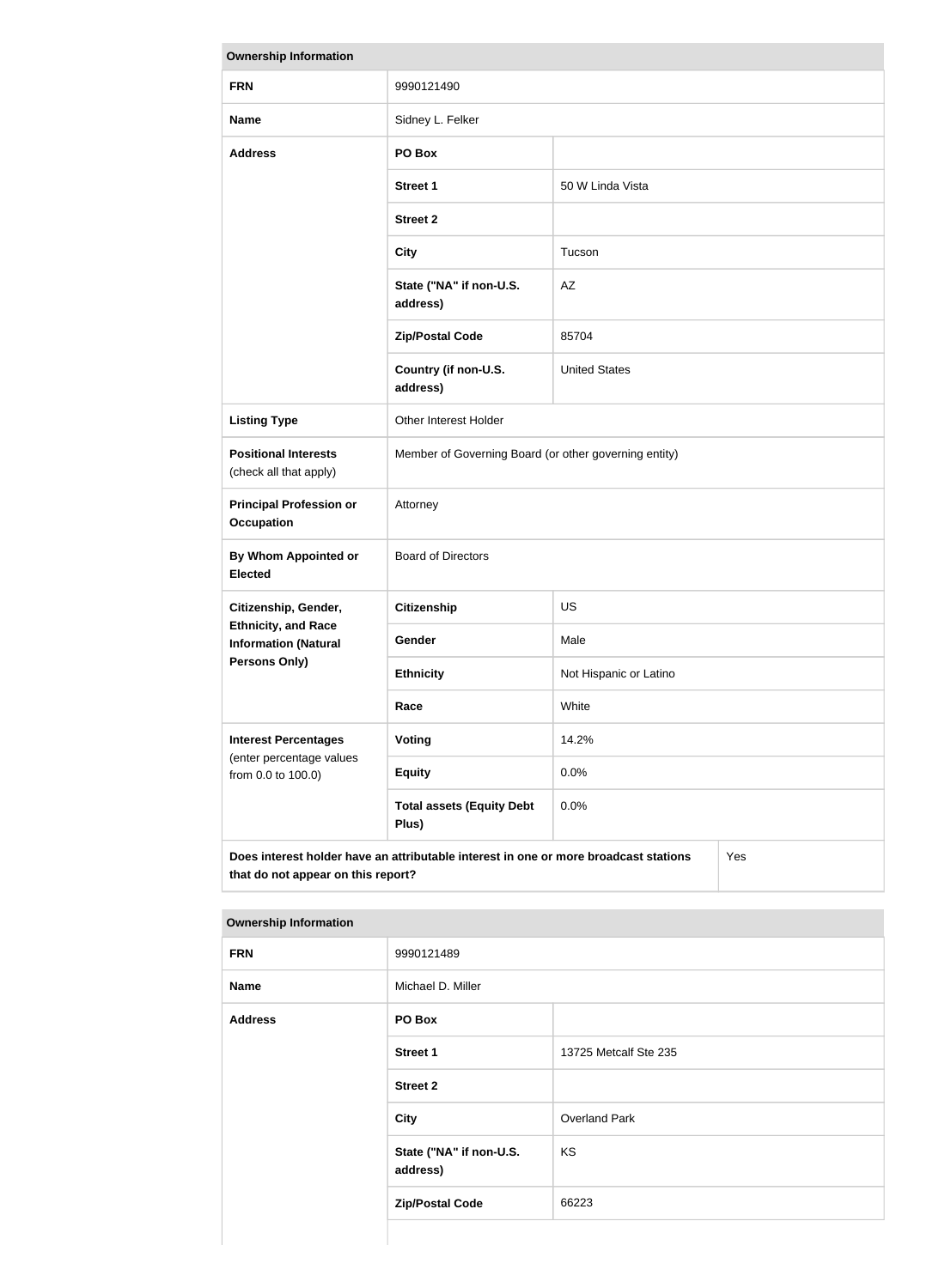|                                                           | Country (if non-U.S.<br>address)                                                     | <b>United States</b>   |  |
|-----------------------------------------------------------|--------------------------------------------------------------------------------------|------------------------|--|
| <b>Listing Type</b>                                       | <b>Other Interest Holder</b>                                                         |                        |  |
| <b>Positional Interests</b><br>(check all that apply)     | Member of Governing Board (or other governing entity)                                |                        |  |
| <b>Principal Profession or</b><br><b>Occupation</b>       | Consultant                                                                           |                        |  |
| By Whom Appointed or<br><b>Elected</b>                    | <b>Board of Directors</b>                                                            |                        |  |
| Citizenship, Gender,                                      | <b>Citizenship</b>                                                                   | <b>US</b>              |  |
| <b>Ethnicity, and Race</b><br><b>Information (Natural</b> | Gender                                                                               | Male                   |  |
| Persons Only)                                             | <b>Ethnicity</b>                                                                     | Not Hispanic or Latino |  |
|                                                           | Race                                                                                 | White                  |  |
| <b>Interest Percentages</b>                               | <b>Voting</b>                                                                        | 14.2%                  |  |
| (enter percentage values<br>from 0.0 to 100.0)            | <b>Equity</b>                                                                        | 0.0%                   |  |
|                                                           | <b>Total assets (Equity Debt</b><br>Plus)                                            | 0.0%                   |  |
|                                                           | Does interest holder have an attributable interest in one or more broadcast stations | Yes                    |  |

**that do not appear on this report?**

Yes

| <b>FRN</b>                                                                        | 9990119694                                            |                      |  |
|-----------------------------------------------------------------------------------|-------------------------------------------------------|----------------------|--|
| <b>Name</b>                                                                       | Dennis Wilson                                         |                      |  |
| <b>Address</b>                                                                    | PO Box                                                |                      |  |
|                                                                                   | <b>Street 1</b>                                       | 6675 N Altos Segundo |  |
|                                                                                   | <b>Street 2</b>                                       |                      |  |
|                                                                                   | <b>City</b>                                           | Tucson               |  |
|                                                                                   | State ("NA" if non-U.S.<br>address)                   | AZ                   |  |
|                                                                                   | <b>Zip/Postal Code</b>                                | 85718                |  |
|                                                                                   | Country (if non-U.S.<br>address)                      | <b>United States</b> |  |
| <b>Listing Type</b>                                                               | Other Interest Holder                                 |                      |  |
| <b>Positional Interests</b><br>(check all that apply)                             | Member of Governing Board (or other governing entity) |                      |  |
| <b>Principal Profession or</b><br><b>Occupation</b>                               | Executive Director, Kino College                      |                      |  |
| By Whom Appointed or<br><b>Elected</b>                                            | <b>Board of Directors</b>                             |                      |  |
| Citizenship, Gender,                                                              | Citizenship                                           | US                   |  |
| <b>Ethnicity, and Race</b><br><b>Information (Natural</b><br><b>Persons Only)</b> | Gender                                                | Male                 |  |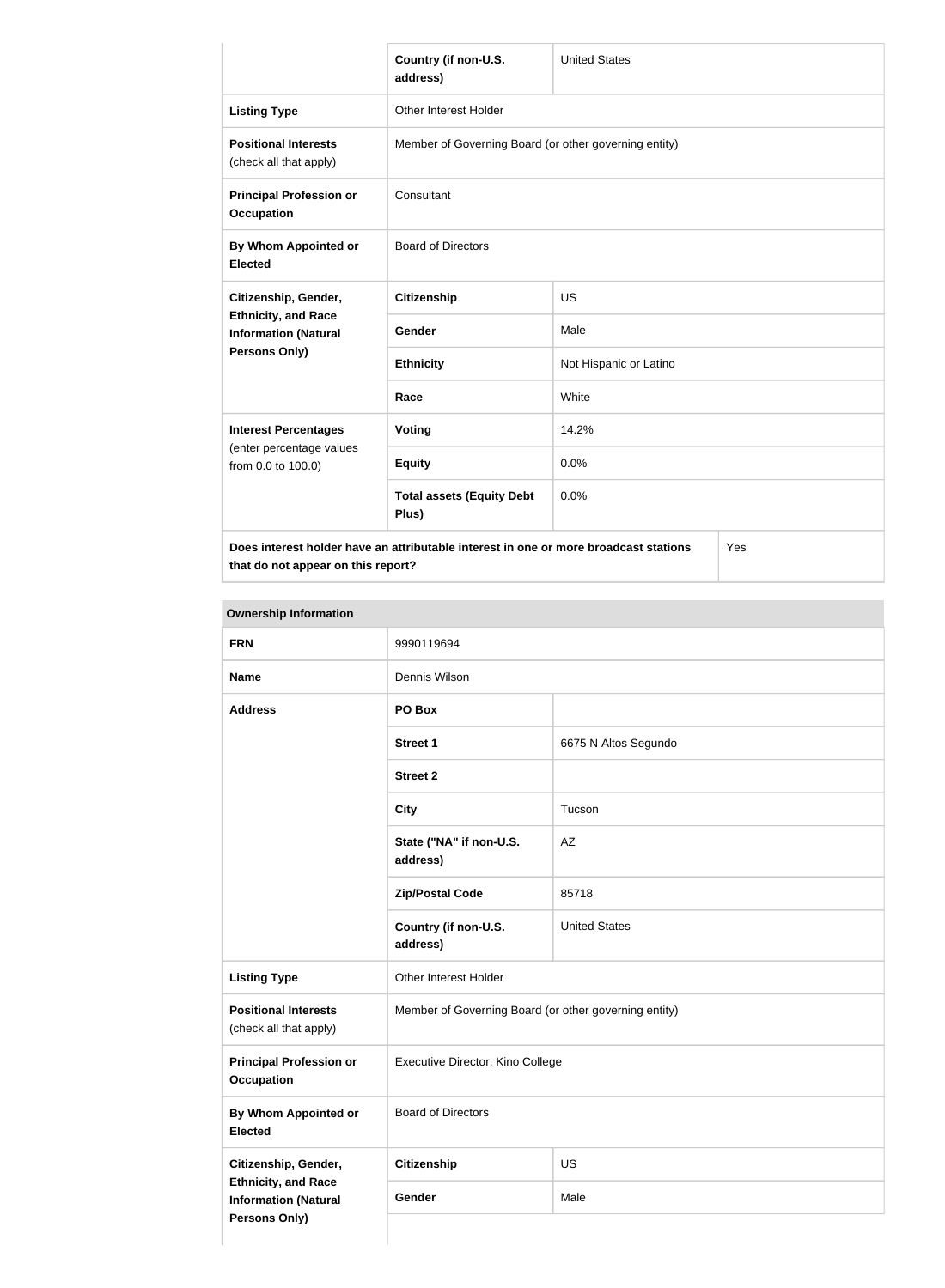|                                                                               | <b>Ethnicity</b>                                                                     | Not Hispanic or Latino |     |
|-------------------------------------------------------------------------------|--------------------------------------------------------------------------------------|------------------------|-----|
|                                                                               | Race                                                                                 | White                  |     |
| <b>Interest Percentages</b><br>(enter percentage values<br>from 0.0 to 100.0) | Voting                                                                               | 14.2%                  |     |
|                                                                               | <b>Equity</b>                                                                        | $0.0\%$                |     |
|                                                                               | <b>Total assets (Equity Debt</b><br>Plus)                                            | $0.0\%$                |     |
| that do not appear on this report?                                            | Does interest holder have an attributable interest in one or more broadcast stations |                        | Yes |

#### **Ownership Information**

| <b>FRN</b>                                                | 9990136814                                                                           |                        |     |
|-----------------------------------------------------------|--------------------------------------------------------------------------------------|------------------------|-----|
| <b>Name</b>                                               | <b>Troy Bancroft</b>                                                                 |                        |     |
| <b>Address</b>                                            | PO Box                                                                               |                        |     |
|                                                           | <b>Street 1</b>                                                                      | 5788 W. Lowe Road      |     |
|                                                           | <b>Street 2</b>                                                                      |                        |     |
|                                                           | <b>City</b>                                                                          | Saint Johns            |     |
|                                                           | State ("NA" if non-U.S.<br>address)                                                  | MI                     |     |
|                                                           | <b>Zip/Postal Code</b>                                                               | 48879                  |     |
|                                                           | Country (if non-U.S.<br>address)                                                     | <b>United States</b>   |     |
| <b>Listing Type</b>                                       | Other Interest Holder                                                                |                        |     |
| <b>Positional Interests</b><br>(check all that apply)     | Member of Governing Board (or other governing entity)                                |                        |     |
| <b>Principal Profession or</b><br><b>Occupation</b>       | <b>CEO President of COG Marketers LTD</b>                                            |                        |     |
| By Whom Appointed or<br><b>Elected</b>                    | <b>Board of Directors</b>                                                            |                        |     |
| Citizenship, Gender,                                      | <b>Citizenship</b>                                                                   | US                     |     |
| <b>Ethnicity, and Race</b><br><b>Information (Natural</b> | Gender                                                                               | Male                   |     |
| Persons Only)                                             | <b>Ethnicity</b>                                                                     | Not Hispanic or Latino |     |
|                                                           | Race                                                                                 | White                  |     |
| <b>Interest Percentages</b>                               | <b>Voting</b>                                                                        | 14.2%                  |     |
| (enter percentage values<br>from 0.0 to 100.0)            | <b>Equity</b>                                                                        | 0.0%                   |     |
|                                                           | <b>Total assets (Equity Debt</b><br>Plus)                                            | 0.0%                   |     |
| that do not appear on this report?                        | Does interest holder have an attributable interest in one or more broadcast stations |                        | Yes |
|                                                           |                                                                                      |                        |     |
|                                                           | (b) Respondent certifies that any interests, including equity, financial, or voting  |                        | Yes |

**interests, not reported in this filing are non-attributable.**

If "No," submit as an exhibit an explanation.